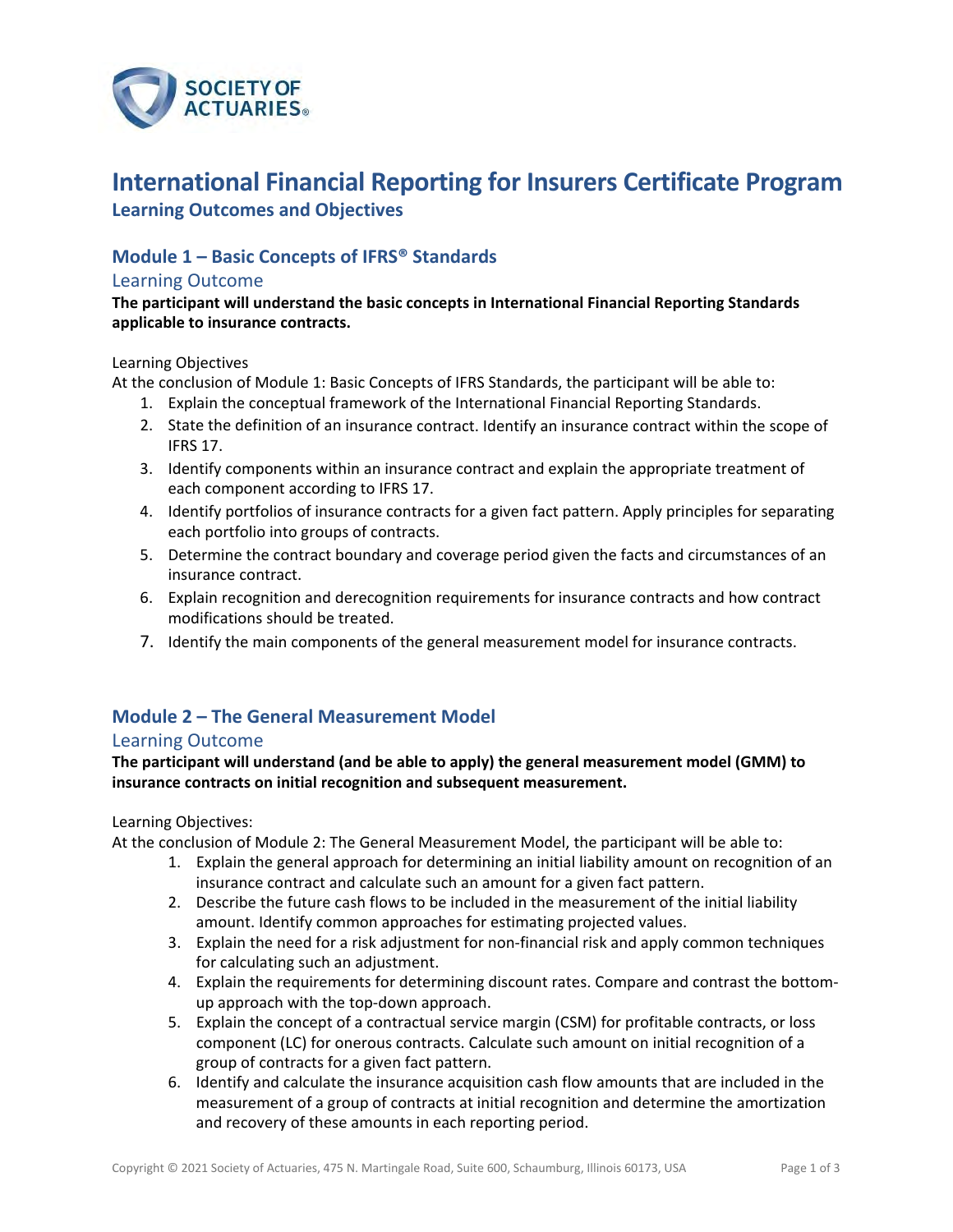- 7. Calculate the following amounts on subsequent measurement:
	- a. CSM/LC
	- b. The liability for remaining coverage (LRC)
	- c. The liability for incurred claims (LIC)

## **Module 3 – Variations on the General Measurement Model and Key Financial Statement Items for All Models**

#### Learning Outcomes

**The participant will understand (and be able to apply) the Premium Allocation Approach (PAA) and the Variable Fee Approach (VFA) to insurance contracts.**

#### **The participant will understand key items in the balance sheet, income statement, and disclosure items under the GMM, the PAA, and the VFA.**

#### Learning Objectives:

At the conclusion of Module 3, the participant will be able to:

- 1. Using the premium allocation approach (PAA):
	- a. Describe the eligibility criteria for application of the PAA.
	- b. Explain the treatment of acquisition cash flows under the PAA.
	- c. Calculate liability on initial and subsequent recognition for a given fact pattern.
- 2. Using the variable fee approach (VFA):
	- a. Identify contracts with direct participating features.
	- b. Compare and contrast the CSM roll forward under the VFA versus the GMM.
	- c. Calculate the insurance contract liability on initial and subsequent recognition.
- 3. With respect to reinsurance contracts held:
	- a. Identify the modifications in the application of the GMM to when compared to direct contracts with respect to initial recognition and subsequent measurement.
	- b. Calculate the loss recovery component on initial recognition corresponding to onerous underlying contracts being recognized.
	- c. Calculate the required assets for a given fact pattern.
- 4. Calculate and justify the movement and reconciliation of key items in an insurer's statement of financial position (balance sheet) and statement of financial performance (income statement).
- 5. Calculate significant disclosure items in the insurer's financial statements and be able to explain the key drivers that impact them.

## **Module 4 – Accounting Policies, Presentation and Disclosures**

#### Learning Outcome

**The participant will understand the impact of accounting policy choices on measurement and be able to apply the presentation and disclosure requirements of applicable IFRS Standards for an insurance company.** 

Learning Objectives

At the conclusion of Module 4, the participant will be able to:

- 1. Describe the rationale for accounting policy choices provided by IFRS 17 and explain the impacts on financial results.
- 2. Explain and interpret the accounting concepts related to:
	- a. IFRS 9 ‐ Financial assets and financial liabilities that are not insurance contracts, Hedge accounting